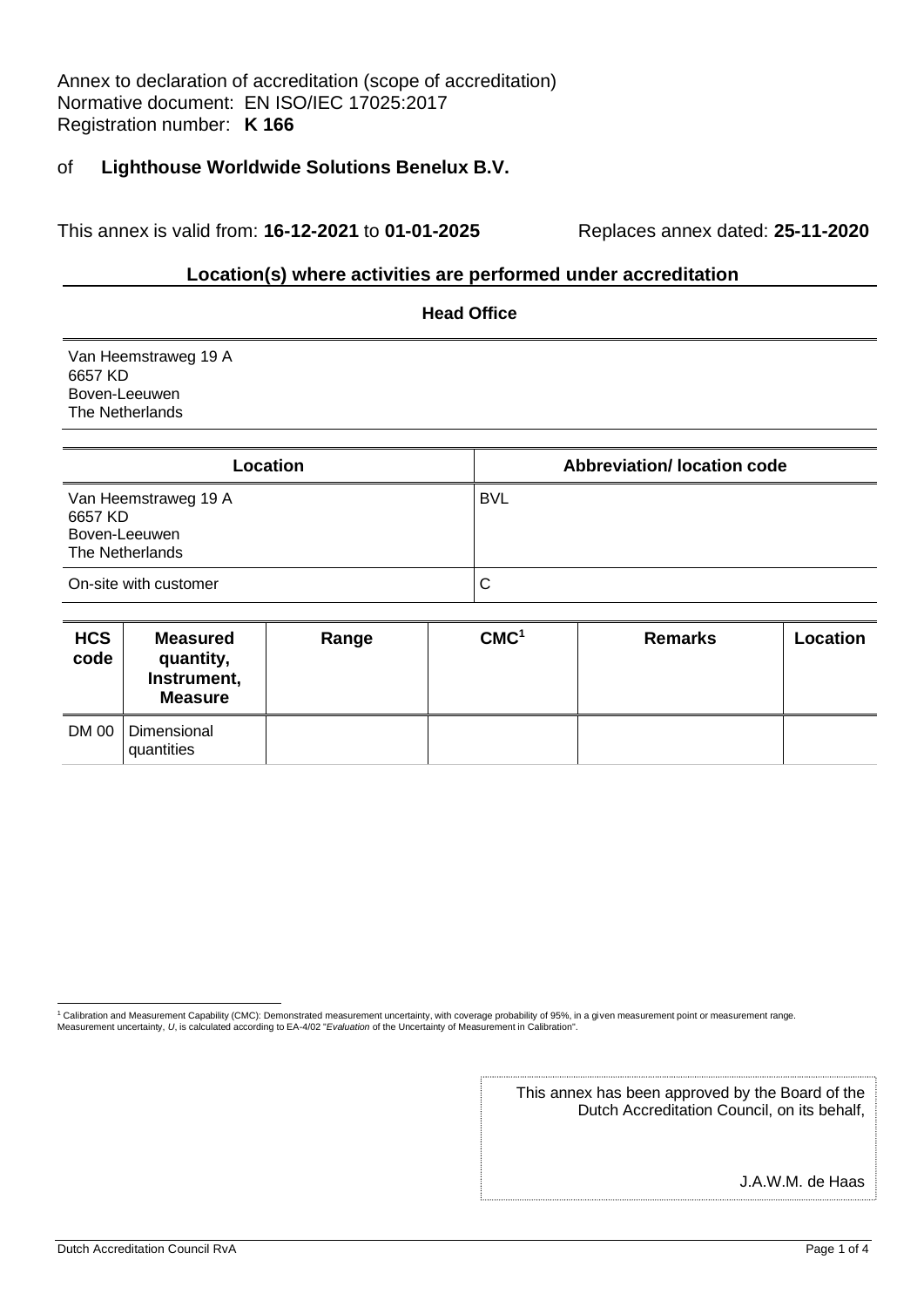## of **Lighthouse Worldwide Solutions Benelux B.V.**

This annex is valid from: **16-12-2021** to **01-01-2025** Replaces annex dated: **25-11-2020**

| <b>HCS</b><br>code | <b>Measured</b><br>quantity,                                                           | Range                                                                                                                                                                                                                        | CMC <sup>1</sup>                                                                                                                                                                                                                                                                  | <b>Remarks</b>                       | Location        |
|--------------------|----------------------------------------------------------------------------------------|------------------------------------------------------------------------------------------------------------------------------------------------------------------------------------------------------------------------------|-----------------------------------------------------------------------------------------------------------------------------------------------------------------------------------------------------------------------------------------------------------------------------------|--------------------------------------|-----------------|
|                    | Instrument,<br><b>Measure</b>                                                          |                                                                                                                                                                                                                              |                                                                                                                                                                                                                                                                                   |                                      |                 |
| <b>DM 40</b>       | Airborne particle<br>counters, Size<br>calibration,<br>Verification of size<br>setting | $0.10 \mu m$<br>$0.15 \mu m$<br>$0.20 \mu m$<br>$0.25 \mu m$<br>$0.30 \mu m$<br>$0.50 \mu m$<br>$0.70 \mu m$<br>$1.00 \mu m$<br>$1.50 \mu m$<br>$2.00 \mu m$<br>$2.50 \mu m$<br>$3.00 \mu m$<br>$5.00 \mu m$<br>$10.0 \mu m$ | $0.002 \mu m$<br>$0.005 \,\mathrm{\upmu m}$<br>$0.005 \,\mathrm{\upmu m}$<br>$0.005 \,\mathrm{\upmu m}$<br>$0.006 \mu m$<br>$0.008 \mu m$<br>$0.010 \mu m$<br>$0.018 \mu m$<br>$0.022 \mu m$<br>$0.021 \mu m$<br>$0.032 \mu m$<br>$0.031 \mu m$<br>$0.055 \mu m$<br>$0.160 \mu m$ | ISO 21501-4                          | <b>BVL</b><br>С |
|                    | Airborne particle<br>counter, size<br>resolution                                       | $0.1 \mu m - 1.0 \mu m$                                                                                                                                                                                                      | 1.4 %SR                                                                                                                                                                                                                                                                           | ISO 21501-4                          | <b>BVL</b><br>C |
|                    |                                                                                        |                                                                                                                                                                                                                              |                                                                                                                                                                                                                                                                                   |                                      |                 |
| <b>FG 10</b>       | Flow of gas                                                                            |                                                                                                                                                                                                                              |                                                                                                                                                                                                                                                                                   |                                      |                 |
| <b>FG 11</b>       | Airborne particle<br>counters,<br>volumetric flow $\varphi$                            | 2.4 l/min -115 l/min                                                                                                                                                                                                         | 3.3 % $\phi$                                                                                                                                                                                                                                                                      | ISO 21501-4                          | <b>BVL</b><br>C |
|                    | Airsamples,<br>volumetric flow                                                         | 15 lpm - 35 lpm<br>90 lpm - 110 lpm                                                                                                                                                                                          | $0.44$ lpm<br>$1.5$ lpm                                                                                                                                                                                                                                                           |                                      | <b>BVL</b><br>C |
|                    | Airborne particle<br>counters, counting<br>efficiency                                  | $0.1 \mu m - 1.0 \mu m$                                                                                                                                                                                                      | 1.8 %CE                                                                                                                                                                                                                                                                           | ISO 21501-4                          | <b>BVL</b><br>C |
|                    | Airborne particle<br>counter, zero<br>count / false count<br>rate                      | N/A                                                                                                                                                                                                                          | N/A                                                                                                                                                                                                                                                                               | ISO 21501-4 and<br><b>JIS B 9921</b> | <b>BVL</b><br>С |
|                    |                                                                                        |                                                                                                                                                                                                                              |                                                                                                                                                                                                                                                                                   |                                      |                 |
| <b>TF 00</b>       | Time and<br>frequency                                                                  |                                                                                                                                                                                                                              |                                                                                                                                                                                                                                                                                   |                                      |                 |
| <b>TF 22</b>       | Airborne particle<br>counters, time                                                    | $60 \text{ sec} - 3600 \text{ sec}$                                                                                                                                                                                          | 0.4 sec at 60 sec                                                                                                                                                                                                                                                                 | ISO 21501-4                          | <b>BVL</b><br>С |
|                    |                                                                                        |                                                                                                                                                                                                                              | 0.6 sec at 3600 sec                                                                                                                                                                                                                                                               |                                      |                 |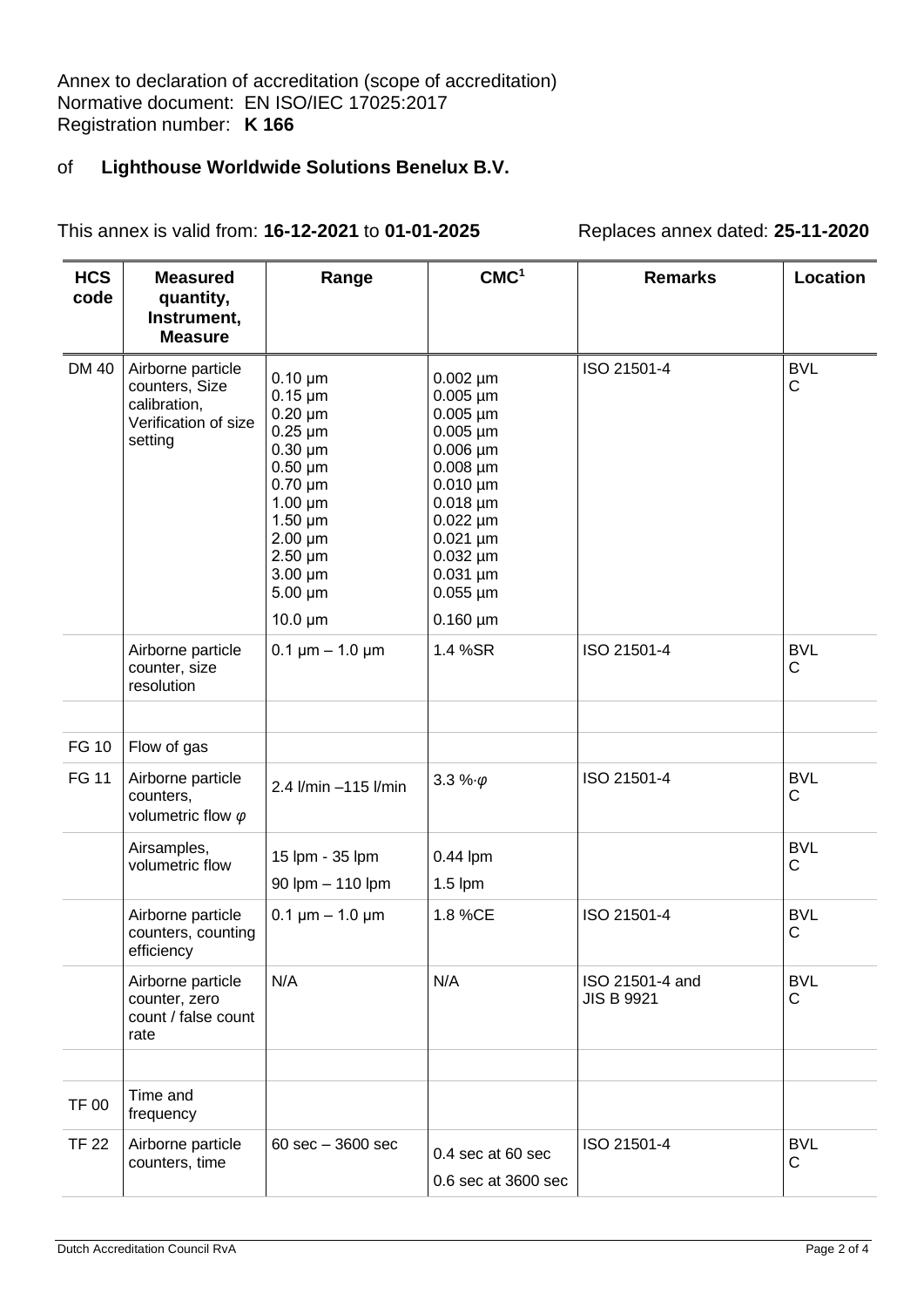Annex to declaration of accreditation (scope of accreditation) Normative document: EN ISO/IEC 17025:2017 Registration number: **K 166**

# of **Lighthouse Worldwide Solutions Benelux B.V.**

This annex is valid from: **16-12-2021** to **01-01-2025** Replaces annex dated: **25-11-2020**

| <b>HCS</b><br>code | <b>Measured</b><br>quantity,<br>Instrument,<br><b>Measure</b> | Range                               | CMC <sup>1</sup>                         | <b>Remarks</b>                                                                                                                                          | Location                   |
|--------------------|---------------------------------------------------------------|-------------------------------------|------------------------------------------|---------------------------------------------------------------------------------------------------------------------------------------------------------|----------------------------|
| <b>TF 22</b>       | Airsamplers, time                                             | $60 \text{ sec} - 3600 \text{ sec}$ | 0.4 sec at 60 sec<br>0.6 sec at 3600 sec |                                                                                                                                                         | <b>BVL</b><br>$\mathsf{C}$ |
| <b>TE 40</b>       | Self-indicating<br>thermometers                               |                                     |                                          |                                                                                                                                                         |                            |
| <b>TE 41</b>       | <b>Thermometers</b><br>with reading unit                      | $-90 °C - 125 °C$                   | 0.10 °C                                  | Calibration in baths or<br>furnaces<br>Also includes thermometers<br>with $4 - 20$ mA $/ 0 - 10$ V<br>output                                            | <b>BVL</b><br>C            |
|                    |                                                               | $5 °C - 50 °C$                      | 0.28 °C                                  | Air temperature, calibration<br>in climate chamber<br>Also includes thermometers<br>with $4 - 20$ mA $/ 0 - 10$ V<br>output                             | <b>BVL</b><br>$\mathsf C$  |
| <b>RH00</b>        | Humidity                                                      |                                     |                                          |                                                                                                                                                         |                            |
| <b>RH13</b>        | Relative humidity<br>sensors                                  | 15 %rh - 95 %rh                     | 2.0 %rh                                  | Humidity is measured in the<br>temperature range of<br>$15 \text{ °C} - 40 \text{ °C}$<br>Also includes sensors with<br>$4 - 20$ mA / 0 $-$ 10 V output | <b>BVL</b><br>$\mathsf C$  |
| <b>PV 00</b>       | Pressure and<br>vacuum                                        |                                     |                                          |                                                                                                                                                         |                            |

| <b>PV 12</b> | <b>Differential</b><br>pressure | -100 Pa - 100 Pa<br>  -1 000 Pa – 1 000 Pa   5.80 Pa | 0.67 Pa | Also includes sensors with<br>$4 - 20$ mA / 0 - 10 V output $\begin{pmatrix} C \end{pmatrix}$ | <b>I BVL</b> |
|--------------|---------------------------------|------------------------------------------------------|---------|-----------------------------------------------------------------------------------------------|--------------|
|--------------|---------------------------------|------------------------------------------------------|---------|-----------------------------------------------------------------------------------------------|--------------|